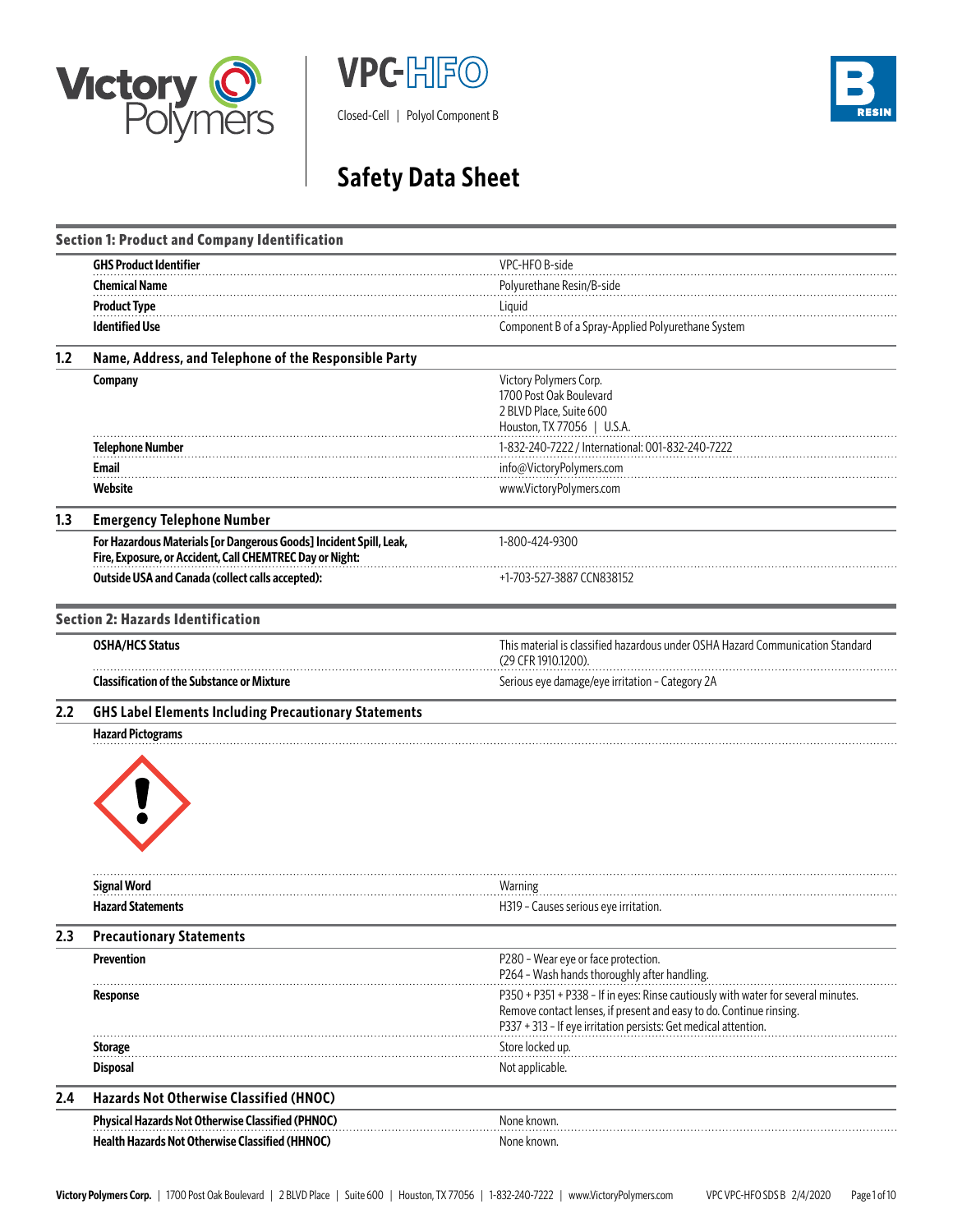



## **Section 3: Composition/Information on Ingredients**

| Substance/Mixture<br>Mixture<br><b>Chemical Name</b><br>Polyurethane Resin B-side | .<br>.<br>. |  |
|-----------------------------------------------------------------------------------|-------------|--|
|                                                                                   |             |  |
|                                                                                   |             |  |

#### **3.2 CAS Number/Other Identifiers**

| <b>Product Code</b>                     | Not applicable.                                                                                                 |                |         |  |
|-----------------------------------------|-----------------------------------------------------------------------------------------------------------------|----------------|---------|--|
| <b>Ingredients</b>                      |                                                                                                                 | CAS#           | %       |  |
| I, 1, 1, 3, 3- Pentafluoropropane       |                                                                                                                 | $460 - 73 - 1$ | 5-10    |  |
| Tris (2-chloro-1-methylethyl) Phosphate |                                                                                                                 | 13674-84-5     | 5-10    |  |
| Triethyl Phosphate                      |                                                                                                                 | $78 - 40 - 0$  |         |  |
| Trans-dichloroethylene                  |                                                                                                                 | 156-60-5       | $1 - 5$ |  |
| <b>Fthanediol</b>                       |                                                                                                                 | $107 - 21 - 1$ |         |  |
| 2.2-Oxibisethanol                       |                                                                                                                 | $111 - 46 - 6$ | 1-5     |  |
|                                         | N,N,N',N',N",N"-Hexamethyl-1,3,5-triazine-1,3,5(2H,4H,6H)-tripropanamine                                        | 15875-13-5     |         |  |
|                                         | the contract of the contract of the contract of the contract of the contract of the contract of the contract of |                |         |  |

Any concentration shown as a range is to protect confidentiality or is due to batch variation.

There are no additional ingredients present which, within the current knowledge of the supplier and in the concentrations applicable, are classified as hazardous to health or the environment and hence require reporting in this section.

Occupational exposure limits, if available, are listed in Section 8.

#### **Section 4: First-Aid Measures**

| 4.1 | <b>Description of Necessary First-Aid Measures</b> |                                                                                                                                                                                                                                                                                                                     |  |  |  |  |
|-----|----------------------------------------------------|---------------------------------------------------------------------------------------------------------------------------------------------------------------------------------------------------------------------------------------------------------------------------------------------------------------------|--|--|--|--|
|     | <b>Eye Contact</b>                                 | Immediately flush eyes with plenty of water, occasionally lifting the upper and lower eyelids. Check for and remove any contact<br>lenses. Continue to rinse for at least 20 minutes. Get medical attention.                                                                                                        |  |  |  |  |
|     | <b>Inhalation</b>                                  | Remove victim to fresh air and keep at rest in a position comfortable for breathing. If not breathing, if breathing is irregular, or<br>if respiratory arrest occurs, provide artificial respiration or oxygen by trained personnel. Maintain an open airway. Get medical<br>attention if symptoms occur.           |  |  |  |  |
|     | <b>Skin Contact</b>                                | Flush contaminated skin with plenty of water. Get medical attention if symptoms occur. Wash clothing before reuse. Clean shoes<br>thoroughly before reuse.                                                                                                                                                          |  |  |  |  |
|     | <b>Ingestion</b>                                   | Wash out mouth with water. If material has been swallowed and the exposed person is conscious, give small quantities of water<br>to drink. Do not induce vomiting unless directed to do so by medical personnel. Never give anything by mouth to an unconscious<br>person. Get medical attention if symptoms occur. |  |  |  |  |

# **4.2 Most Important Symptoms/Effects, Acute and Delayed**

| <b>Potential Acute Health Effects</b> |                                                                                                                                                                             |
|---------------------------------------|-----------------------------------------------------------------------------------------------------------------------------------------------------------------------------|
| <b>Eye Contact</b>                    | Causes serious eye irritation.                                                                                                                                              |
| <b>Inhalation</b>                     | Exposure to decomposition products may cause a health hazard. Serious effects may be delayed following exposure.                                                            |
| <b>Skin Contact</b>                   | No known significant effects or critical hazards.                                                                                                                           |
| Ingestion                             | Irritating to mouth, throat, and stomach.                                                                                                                                   |
| <b>Overexposure Signs/Symptoms</b>    |                                                                                                                                                                             |
| <b>Eye Contact</b>                    | Adverse symptoms may include the following: pain or irritation, watering, redness.                                                                                          |
| <b>Inhalation</b>                     | No known significant effects or critical hazards.                                                                                                                           |
| <b>Skin Contact</b>                   | No known significant effects or critical hazards.                                                                                                                           |
| Ingestion                             | No known significant effects or critical hazards.                                                                                                                           |
|                                       | Indication of Immediate Medical Attention and Special Treatment Needed, if Necessary                                                                                        |
| <b>Notes to Physician</b>             | In case of inhalation of decomposition products in a fire, symptoms may be delayed. The exposed person may need to be kept<br>under medical surveillance for 48 hours.      |
| <b>Specific Treatments</b>            | No specific treatment.                                                                                                                                                      |
| <b>Protection of First-Aiders</b>     | No action shall be taken involving any personal risk or without suitable training. It may be dangerous to the person providing aid<br>to give mouth-to-mouth resuscitation. |
|                                       |                                                                                                                                                                             |

See toxicological information (Section 11)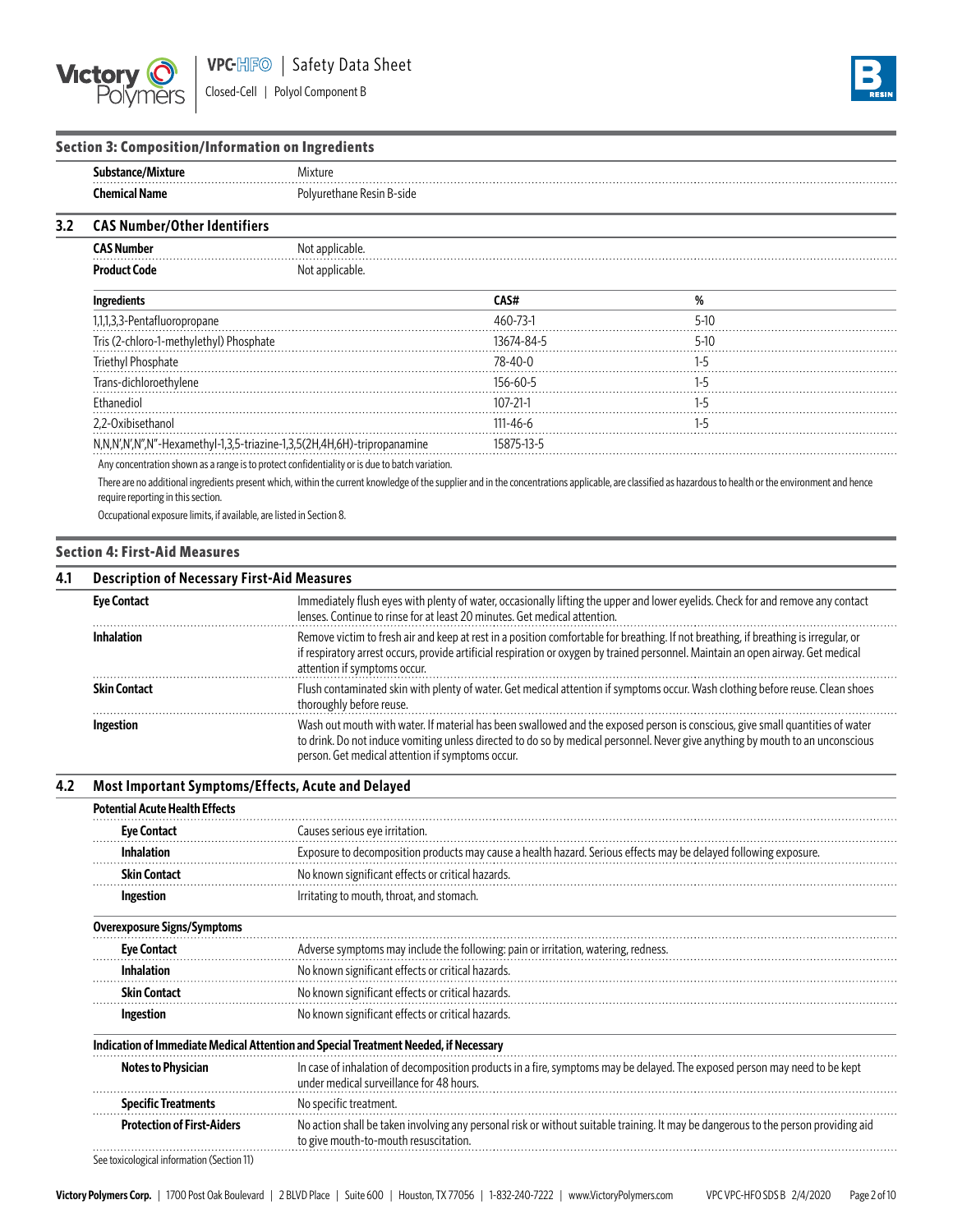



## **Section 5: Firefighting Measures**

| Suitable Extinguishing Media                              | Use dry chemical, CO <sup>2</sup> , water spray (fog), or foam.                                                                                                                                                                                 |
|-----------------------------------------------------------|-------------------------------------------------------------------------------------------------------------------------------------------------------------------------------------------------------------------------------------------------|
| Unsuitable Extinguishing Media                            | None known.                                                                                                                                                                                                                                     |
| <b>Specific Hazards Arising</b><br>from the Chemical      | No specific fire or explosion hazard.                                                                                                                                                                                                           |
| <b>Hazardous Thermal</b><br><b>Decomposition Products</b> | Combustion products may include carbon monoxide, carbon dioxide, nitrogen oxides, halogenated compounds, traces of<br>ammonia vapors, phosphoric oxides, aldehydes and ketones, low molecular weight organic products, noxious and toxic fumes. |
| <b>Special Protective Actions</b><br>for Firefighters     | No special measures are required.                                                                                                                                                                                                               |
| <b>Special Protective Equipment</b><br>for Firefighters   | Firefighters should wear appropriate protective equipment and self-contained breathing apparatus (SCBA) with a full face-piece<br>operated in positive pressure mode.                                                                           |

## **Section 6: Accidental Release Measures**

| 6.1 | Personal Precautions, Protective Equipment, and Emergency Procedures                                                                                                                                                                                             |                                                                                                                                                                                                                                                                                                                                                                                    |  |  |
|-----|------------------------------------------------------------------------------------------------------------------------------------------------------------------------------------------------------------------------------------------------------------------|------------------------------------------------------------------------------------------------------------------------------------------------------------------------------------------------------------------------------------------------------------------------------------------------------------------------------------------------------------------------------------|--|--|
|     | <b>For Non-Emergency Personnel</b>                                                                                                                                                                                                                               | Put on appropriate personal protective equipment.                                                                                                                                                                                                                                                                                                                                  |  |  |
|     | <b>For Emergency Responders</b>                                                                                                                                                                                                                                  | If specialized clothing is required to deal with the spillage, take note of any information in Section 8 on suitable and unsuitable<br>materials. See also the information in "For Non-Emergency Personnel."                                                                                                                                                                       |  |  |
|     | Avoid dispersal of spilled material and runoff and contact with soil, waterways, drains, and sewers. Inform the relevant authorities<br><b>Environmental Precautions</b><br>if the product has caused environmental pollution (sewers, waterways, soil, or air). |                                                                                                                                                                                                                                                                                                                                                                                    |  |  |
| 6.2 | Methods and Materials for Containment and Cleaning Up                                                                                                                                                                                                            |                                                                                                                                                                                                                                                                                                                                                                                    |  |  |
|     | Spill                                                                                                                                                                                                                                                            | Stop leak if without risk. Move containers from spill area. Approach release from upwind. Prevent entry into sewers, water<br>courses, basements, or confined areas. Wash spillages into an effluent treatment plant or proceed as follows. Contain and collect<br>epillars with non-combustible absorbent material equation of experience of distances use and place in container |  |  |

ge with non-combustible, absorbent material, e.g., sand, earth, vermiculite, or diatomaceous earth and place in container for disposal according to local regulations (see Section 13). Dispose of via a licensed waste disposal contractor. Contaminated absorbent material may pose the same hazard as the spilled product. Note: See Section 1 for emergency contact information and Section 13 for waste disposal.

## **Section 7: Handling and Storage**

| 7.1 | <b>Precautions for Safe Handling</b>                                  |                                                                                                                                                                                                                                                                                                                                                                                                                                                                                                         |  |  |  |
|-----|-----------------------------------------------------------------------|---------------------------------------------------------------------------------------------------------------------------------------------------------------------------------------------------------------------------------------------------------------------------------------------------------------------------------------------------------------------------------------------------------------------------------------------------------------------------------------------------------|--|--|--|
|     | <b>Storage Temperature</b>                                            | 59-77°F (15-25°C)                                                                                                                                                                                                                                                                                                                                                                                                                                                                                       |  |  |  |
|     | <b>Storage Life</b>                                                   | 6 months                                                                                                                                                                                                                                                                                                                                                                                                                                                                                                |  |  |  |
|     | <b>Protective Measures</b>                                            | Put on appropriate personal protective equipment (see Section 8). Do not ingest. Avoid contact with eyes, skin, and clothing.<br>Avoid breathing vapor or mist. Keep in the original container or an approved alternative made from a compatible material, kept<br>tightly closed when not in use. Empty containers retain product residue and can be hazardous. Do not reuse container.                                                                                                                |  |  |  |
|     | <b>Advice on General</b><br><b>Occupational Hygiene</b>               | Eating, drinking, and smoking should be prohibited in areas where this material is handled, stored, and processed. Workers should<br>wash hands and face before eating, drinking, and smoking. See also Section 8 for additional information on hygiene measures.                                                                                                                                                                                                                                       |  |  |  |
|     | <b>Conditions for Safe Storage</b><br>Including any Incompatibilities | Store in accordance with local regulations. Store in original container protected from direct sunlight in a dry, cool, and well-<br>ventilated area, away from incompatible materials (see Section 10) and food and drink. Keep container tightly closed and sealed<br>until ready for use. Containers that have been opened must be carefully resealed and kept upright to prevent leakage. Do not store<br>in unlabeled containers. Use appropriate containment to avoid environmental contamination. |  |  |  |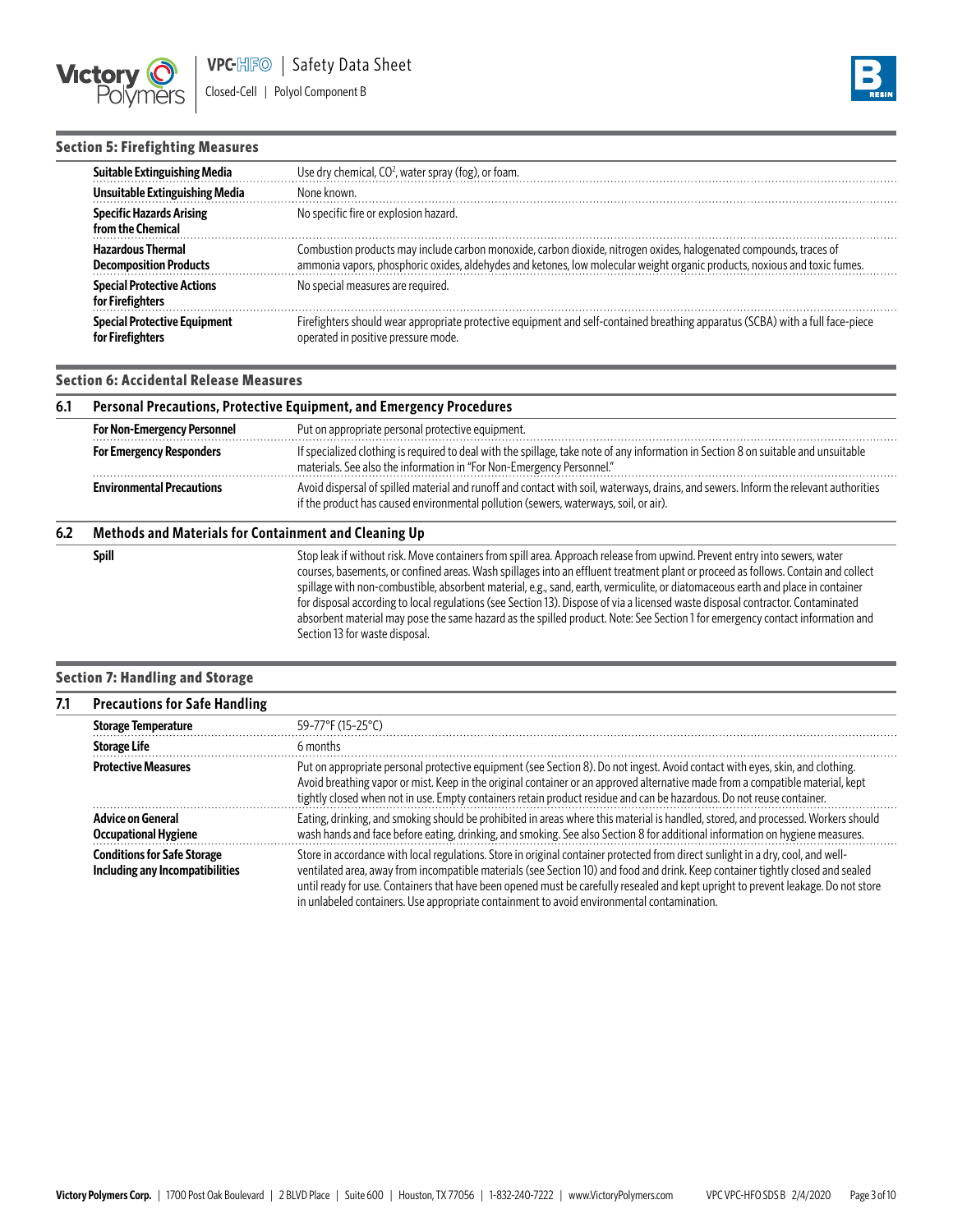

# **Section 8: Exposure Control/Personal Protection**

| 8.1 | <b>Control Parameters - United States</b>       |                                                                                                                               |  |  |  |
|-----|-------------------------------------------------|-------------------------------------------------------------------------------------------------------------------------------|--|--|--|
|     | <b>Occupational Exposure Limits</b>             |                                                                                                                               |  |  |  |
|     | <b>Ingredient Name</b>                          | <b>Occupational Exposure Limit Values</b>                                                                                     |  |  |  |
|     | 1,1,1,3,3-Pentafluoropropane                    | AIHA WEEL (United States, 10/2011)<br>TWA: 300 ppm 8 hours                                                                    |  |  |  |
|     | Triethyl Phosphate                              | AIHA WEEL (United States, 10/2011)<br>TWA: 7.45 mg/m <sup>3</sup> 8 hours                                                     |  |  |  |
|     | Trans-dichloroethylene                          | ACGIH TLV (United States, 4/2014)<br>TWA: 200 ppm 8 hours<br>TWA: 793 mg/m <sup>3</sup> 8 hours                               |  |  |  |
|     | Fthanediol<br>ACGIH TLV (United States, 4/2014) | C: 100 mg/m <sup>3</sup> Form: Aerosol<br>OSHA PEL 1989 (United States, 3/1989)<br>CEIL: $125 \text{ mg/m}^3$<br>CEIL: 50 ppm |  |  |  |
|     | 2.2-Oxibisethanol                               | AIHA WEEL (United States, 5/2010)<br>TWA: 10 mg/m <sup>3</sup> 8 hours                                                        |  |  |  |

## **8.2 Control Parameters – Canada**

|                              | <b>Occupational Exposure Limits</b> |     |                   |       |                |                   |       |                |                   |       |                    |
|------------------------------|-------------------------------------|-----|-------------------|-------|----------------|-------------------|-------|----------------|-------------------|-------|--------------------|
|                              |                                     |     | TWA (8 Hours)     |       | STEL (15 Mins) |                   |       | <b>Ceiling</b> |                   |       |                    |
| <b>Ingredient Name</b>       | <b>List Name</b>                    | ppm | mg/m <sup>3</sup> | other | ppm            | mg/m <sup>3</sup> | other | ppm            | mg/m <sup>3</sup> | other | notes              |
| Trans-dichloroethylene       | US ACGIH 4/2014                     | 200 | 793               |       |                |                   |       |                |                   |       |                    |
|                              | AB 4/2009                           | 200 | 793               |       |                |                   |       |                |                   |       |                    |
|                              | BC 7/2013                           | 200 |                   |       |                |                   |       |                |                   |       |                    |
|                              | ON 1/2013                           | 200 | 793               |       |                |                   |       |                |                   |       |                    |
|                              | QC 1/2014                           | 200 | 793               |       |                |                   |       |                |                   |       |                    |
| 1,1,1,3,3-Pentafluoropropane | US AIHA 10/2011                     | 300 |                   |       |                |                   |       |                |                   |       |                    |
| Ethanediol                   | <b>US ACGIH 4/2014</b>              |     |                   |       |                |                   |       |                | 100               |       | (a)                |
|                              | AB 4/2009                           |     |                   |       |                |                   |       |                | 100               |       | (3)(a)             |
|                              |                                     |     |                   |       |                |                   |       |                | 100               |       | (a)                |
|                              | BC 7/2013                           |     | 10                |       |                | 20                |       |                |                   |       | (b)                |
|                              |                                     |     |                   |       |                |                   |       | 50             |                   |       | $\left( 0 \right)$ |
|                              | ON 1/2013                           |     |                   |       |                |                   |       |                | 100               |       | (a)                |
|                              | QC 1/2014                           |     |                   |       | 50             |                   |       |                |                   |       | (d)                |
| 2,2-Oxibisethanol            | US AIHA 5/2010                      |     | 10                |       |                |                   |       |                |                   |       |                    |
| Triethyl Phosphate           | US AIHA 10/2011                     |     | 7.45              |       |                |                   |       |                |                   |       |                    |
| Glycerol                     | AB 4/2009                           |     | 10                |       |                |                   |       |                |                   |       | $(3)$ (e)          |
|                              |                                     |     | 10                |       |                |                   |       |                |                   |       | (e)                |
|                              | BC 7/2013                           |     | 3                 |       |                |                   |       |                |                   |       | (f)                |
|                              | ON 1/2013                           |     | 10                |       |                |                   |       |                |                   |       | (g)                |
|                              | QC 1/2014                           |     | 10                |       |                |                   |       |                |                   |       | (e)                |

(3) Skin sensitization. Form: (a) Aerosol. (b) Particulate. (c) Vapor. (d) Vapor and Mist. (e) Mist. (f) Respirable Mist. (g) lnhalable Fraction.

. . . . . . . . . . . . . . . .

**Appropriate Engineering Controls** Good general ventilation should be sufficient to control worker exposure to airborne contaminants.

**Environmental Exposure Controls** Emissions from ventilation or work process equipment should be checked to ensure they comply with the requirements of environmental protection legislation.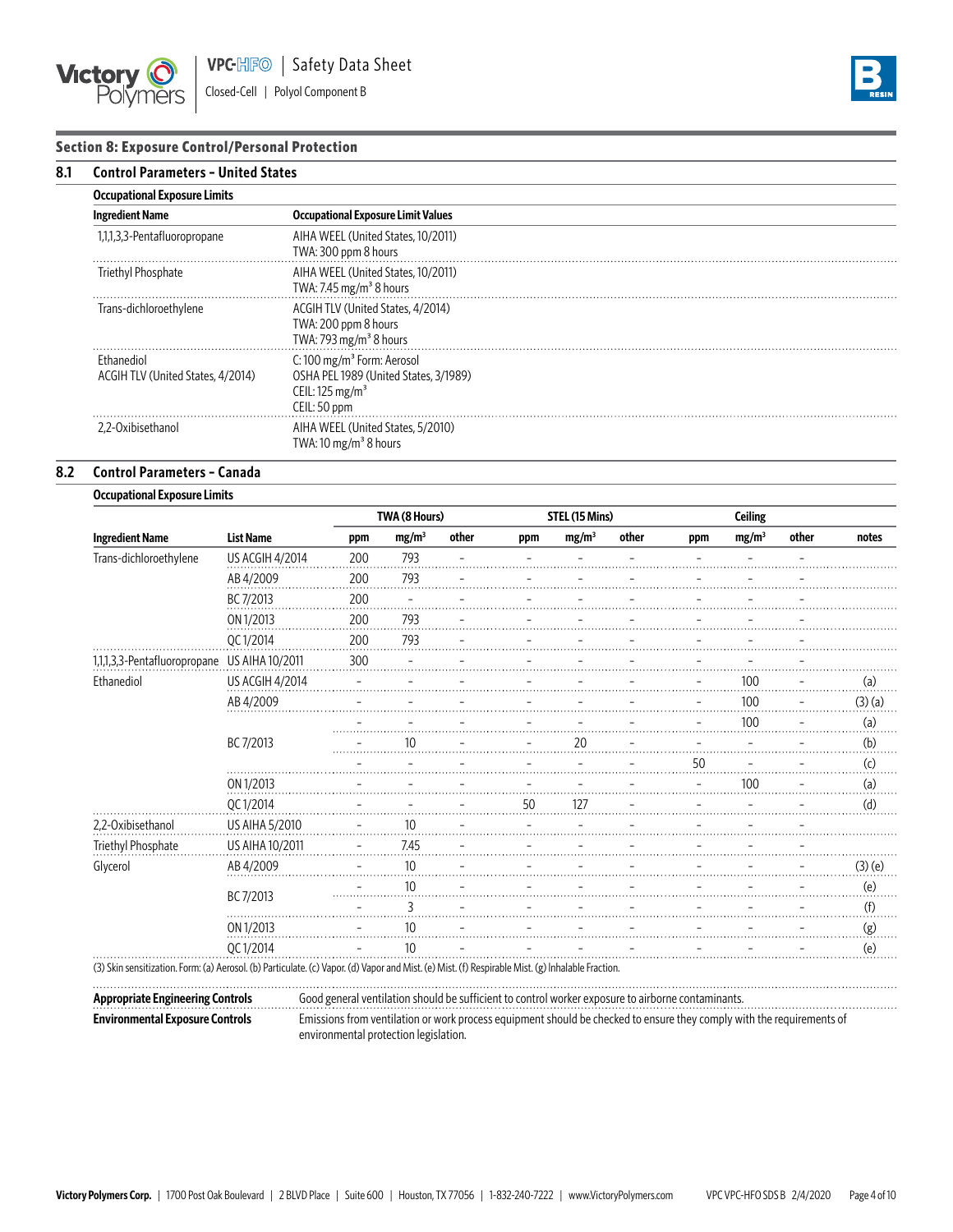



#### **8.3 Individual Protection Measures**

| <b>Hygiene Measures</b>       | Wash hands, forearms, and face thoroughly after handling chemical products, before eating, smoking, and using the lavatory and<br>at the end of the working period. Appropriate techniques should be used to remove potentially contaminated clothing. Wash<br>contaminated clothing before reusing. Ensure that eyewash stations and safety showers are close to the workstation location. |
|-------------------------------|---------------------------------------------------------------------------------------------------------------------------------------------------------------------------------------------------------------------------------------------------------------------------------------------------------------------------------------------------------------------------------------------|
| <b>Eye/Face Protection</b>    | Safety eyewear complying with an approved standard should be used when a risk assessment indicates this is necessary<br>to avoid exposure to liquid splashes, mists, gases, or dusts. If contact is possible, the following protection should be worn,<br>unless the assessment indicates a higher degree of protection: chemical splash goggles.                                           |
| <b>Hand Protection</b>        | Chemical-resistant, impervious gloves complying with an approved standard should be worn at all times when handling<br>chemical products if a risk assessment indicates this is necessary.                                                                                                                                                                                                  |
| <b>Body Protection</b>        | Personal protective equipment for the body should be selected based on the task being performed and the risks involved<br>and should be approved by a specialist before handling this product.                                                                                                                                                                                              |
| <b>Other Skin Protection</b>  | Appropriate footwear and any additional skin protection measures should be selected based on the task being performed<br>and the risks involved and should be approved by a specialist before handling this product.                                                                                                                                                                        |
| <b>Respiratory Protection</b> | Use a properly fitted, air-purifying or supplied air respirator complying with an approved standard if a risk assessment<br>indicates this is necessary. Respirator selection must be based on known or anticipated exposure levels, the hazards of the<br>product, and the safe working limits of the selected respirator.                                                                 |

## **Section 9: Physical and Chemical Properties**

| <b>Physical State</b>                                  | Liauid                                                       | <b>Vapor Pressure</b>                         | Not available                                                |
|--------------------------------------------------------|--------------------------------------------------------------|-----------------------------------------------|--------------------------------------------------------------|
| Color                                                  | Blue                                                         | <b>Vapor Density</b>                          | Not available                                                |
| <b>Odor</b>                                            | Faint ether odor                                             | Specific Gravity @ 77°F (25°C)                | Summer formula - 1.17-1.21<br>Winter formula - 1.20-1.22     |
| <b>Odor Threshold</b>                                  | Not available                                                | <b>Solubility</b>                             | Moderately soluble in water                                  |
| рH                                                     | Not available                                                | <b>Partition Coefficient: N-Octanol/Water</b> | Not available                                                |
| <b>Melting Point</b>                                   | Not available                                                | <b>Auto-Ignition Temperature</b>              | Not available                                                |
| <b>Boiling Point</b>                                   | Not available                                                | <b>Decomposition Temperature</b>              | Not available                                                |
| <b>Flash Point</b>                                     | Closed cup: $>200^{\circ}F(93^{\circ}C)$<br>(Pensky-Martens) | Viscosity @ 77°F (25°C)                       | Summer formula - 250-350 cps<br>Winter formula - 200-300 cps |
| <b>Evaporation Rate</b>                                | Not available                                                | <b>Volatility</b>                             | Not available                                                |
| Flammability (solid, gas)                              | Not available                                                |                                               |                                                              |
| <b>Lower and Upper Explosive</b><br>(flammable) Limits | Not available                                                |                                               |                                                              |

## **Section 10: Stability and Reactivity**

| Reactivity                                | No specific test data related to reactivity available for this product or its ingredients.                                                                                                                                                         |
|-------------------------------------------|----------------------------------------------------------------------------------------------------------------------------------------------------------------------------------------------------------------------------------------------------|
| <b>Chemical Stability</b>                 | The product is stable.                                                                                                                                                                                                                             |
| <b>Possibility of Hazardous Reactions</b> | Under normal conditions of storage and use, hazardous reactions will not occur.                                                                                                                                                                    |
| <b>Conditions to Avoid</b>                | Avoid exposure to moisture and high temperatures to protect product quality.                                                                                                                                                                       |
| <b>Incompatible Materials</b>             | Strong oxidizing materials, strong acids, and alkali or alkaline earth metals (aluminum, zinc, beryllium, and copper).<br>Avoid unintended contact with isocyanates.                                                                               |
| <b>Hazardous Decomposition Products</b>   | Decomposition products may include carbon monoxide, carbon dioxide, nitrogen oxides, halogenated compounds, traces of<br>ammonia vapors, phosphoric oxides, aldehydes and ketones, low molecular weight organic products, noxious and toxic fumes. |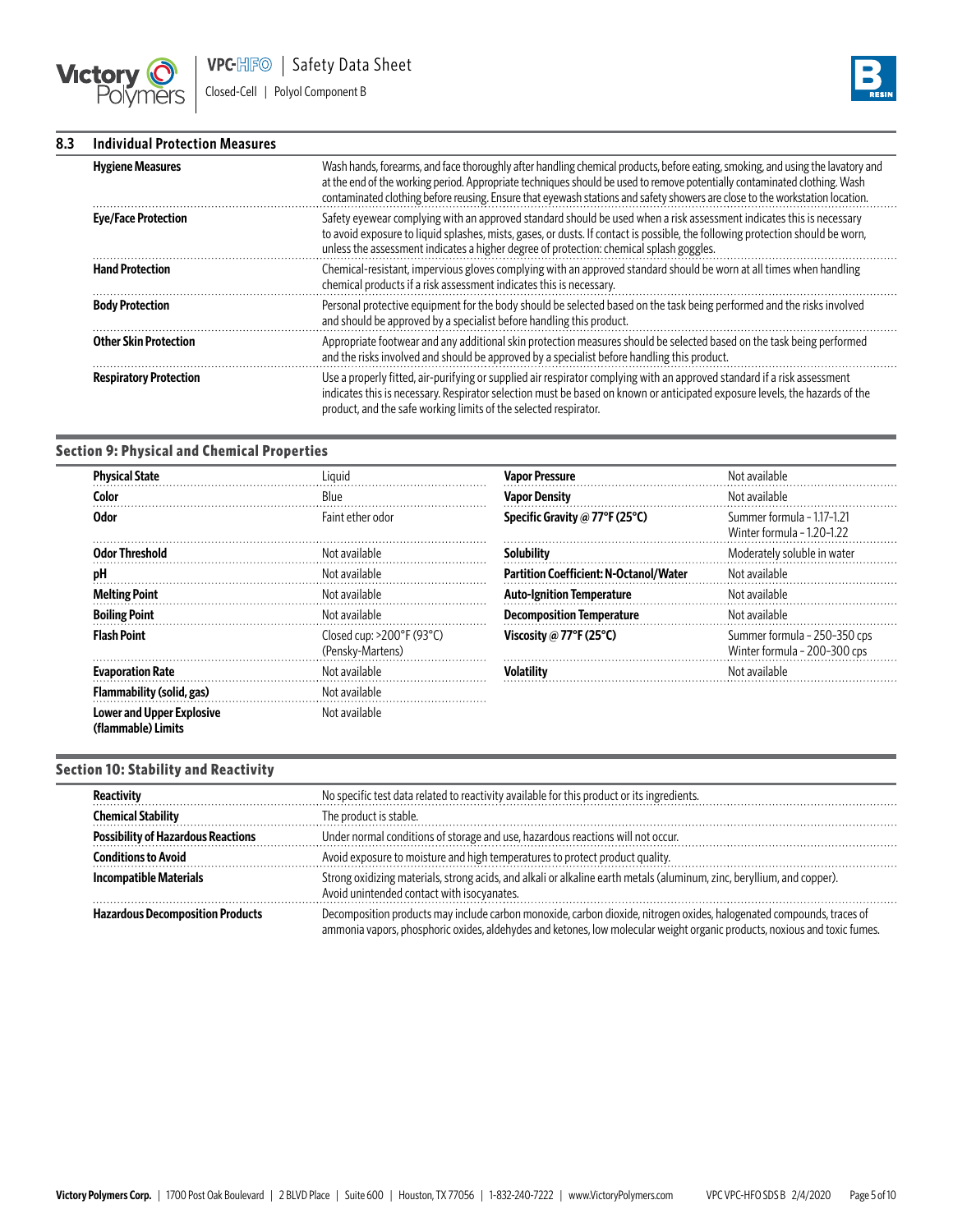



# **Section 11: Toxicological Information**

| 11.1 | <b>Acute Toxicity</b>                                     |                          |                               |                          |                     |                             |                    |
|------|-----------------------------------------------------------|--------------------------|-------------------------------|--------------------------|---------------------|-----------------------------|--------------------|
|      | <b>Product/Ingredient Name</b>                            | <b>Endpoint</b>          |                               | <b>Species</b>           | <b>Result</b>       |                             | <b>Exposure</b>    |
|      | 1,1,1,3,3-Pentafluoropropane                              | LC50 Inhalation Vapor    |                               | Rat                      | $>1,110$ mg/l       |                             | 4 hours            |
|      |                                                           | LD50 Dermal              |                               | Rabbit                   | > 2,000 mg/kg       |                             |                    |
|      | Tris (2-chloro-1-methylethyl) Phosphate                   |                          | LC50 Inhalation Dusts & Mists | Rat                      | 17.8 mg/l           |                             | 1 hour             |
|      |                                                           |                          | LC50 Inhalation Dusts & Mists | Rat                      | $5 \,\mathrm{mg}/l$ |                             | 4 hours            |
|      |                                                           | LD50 Dermal              |                               | Rabbit                   | 1,230 mg/kg         |                             |                    |
|      |                                                           | LD50 Oral                |                               | Rat                      | 1,500 mg/kg         |                             |                    |
|      | Triethyl Phosphate                                        | LD50 Oral                |                               | Rat                      | 1,165 mg/kg         |                             |                    |
|      | Trans-dichloroethylene                                    | LC50 Inhalation Gas      |                               | Rat                      | 24,100 ppm          |                             |                    |
|      |                                                           | LD50 Dermal              |                               | Rabbit                   | $> 5 g/kg$          |                             |                    |
|      |                                                           | LD50 Oral                |                               | Rat                      | 1,235 mg/kg         |                             |                    |
|      | Ethanediol                                                | LD50 Oral                |                               | Rat                      | 4,700 mg/kg         |                             |                    |
|      | 2,2-Oxibisethanol                                         | LD50 Dermal              |                               | Rabbit                   | 11,890 mg/kg        |                             |                    |
|      |                                                           | LD50 Oral                |                               | Rat                      | 12,000 mg/kg        |                             |                    |
| 11.2 | <b>Irritation/Corrosion</b>                               |                          |                               |                          |                     |                             |                    |
|      | <b>Product/Ingredient Name</b>                            | <b>Result</b>            |                               | <b>Species</b>           | <b>Score</b>        | <b>Exposure</b>             | <b>Observation</b> |
|      | Triethyl Phosphate                                        | Eyes - Moderate irritant |                               | Rabbit                   |                     | 100 mg                      |                    |
|      | Trans-dichloroethylene                                    | Eyes - Moderate irritant |                               | Rabbit                   |                     | $10 \text{ mg}$             |                    |
|      |                                                           | Skin - Moderate irritant |                               | Rabbit                   |                     | 24 h 500 mg                 |                    |
|      | Ethanediol                                                | Eyes - Mild irritant     |                               | Rabbit                   |                     | 24 h 500 mg                 |                    |
|      |                                                           | Eyes - Mild irritant     |                               | Rabbit                   |                     | 1h100 mg                    |                    |
|      |                                                           | Eyes - Moderate irritant |                               | Rabbit                   |                     | 6h1440 mg                   |                    |
|      |                                                           | Skin - Mild irritant     |                               | Rabbit                   |                     | 555 mg                      |                    |
|      | 2,2-Oxibisethanol                                         | Eyes - Mild irritant     |                               | Rabbit                   |                     | 50 mg                       |                    |
|      |                                                           | Skin - Mild irritant     |                               | Human                    |                     | 72 h 112 mg<br>Intermittent |                    |
|      |                                                           | Skin - Mild irritant     |                               | Rabbit                   |                     | 500 mg                      |                    |
| 11.3 | Sensitization                                             |                          |                               |                          |                     |                             |                    |
|      | There is no data available.                               |                          |                               |                          |                     |                             |                    |
| 11.4 | Carcinogenicity                                           |                          |                               |                          |                     |                             |                    |
|      | <b>Classification</b>                                     |                          |                               |                          |                     |                             |                    |
|      | Ingredient                                                | <b>OSHA</b>              | <b>IARC</b>                   | <b>NTP</b>               | ACGIH               | <b>EPA</b>                  | <b>NIOSH</b>       |
|      | Ethanediol                                                |                          |                               |                          | A4                  |                             | None               |
|      | 2,2-Oxibisethanol                                         |                          |                               |                          |                     |                             | None               |
| 11.5 | <b>Specific Target Organ Toxicity (Single Exposure)</b>   |                          |                               |                          |                     |                             |                    |
|      | Product/Ingredient                                        | Category                 |                               | <b>Route of Exposure</b> |                     | <b>Target Organs</b>        |                    |
|      | 1,1,1,3,3-Pentafluoropropane                              | Category 3               |                               | Not applicable           |                     | Narcotic effects            |                    |
| 11.6 | <b>Specific Target Organ Toxicity (Repeated Exposure)</b> |                          |                               |                          |                     |                             |                    |

There is no data available.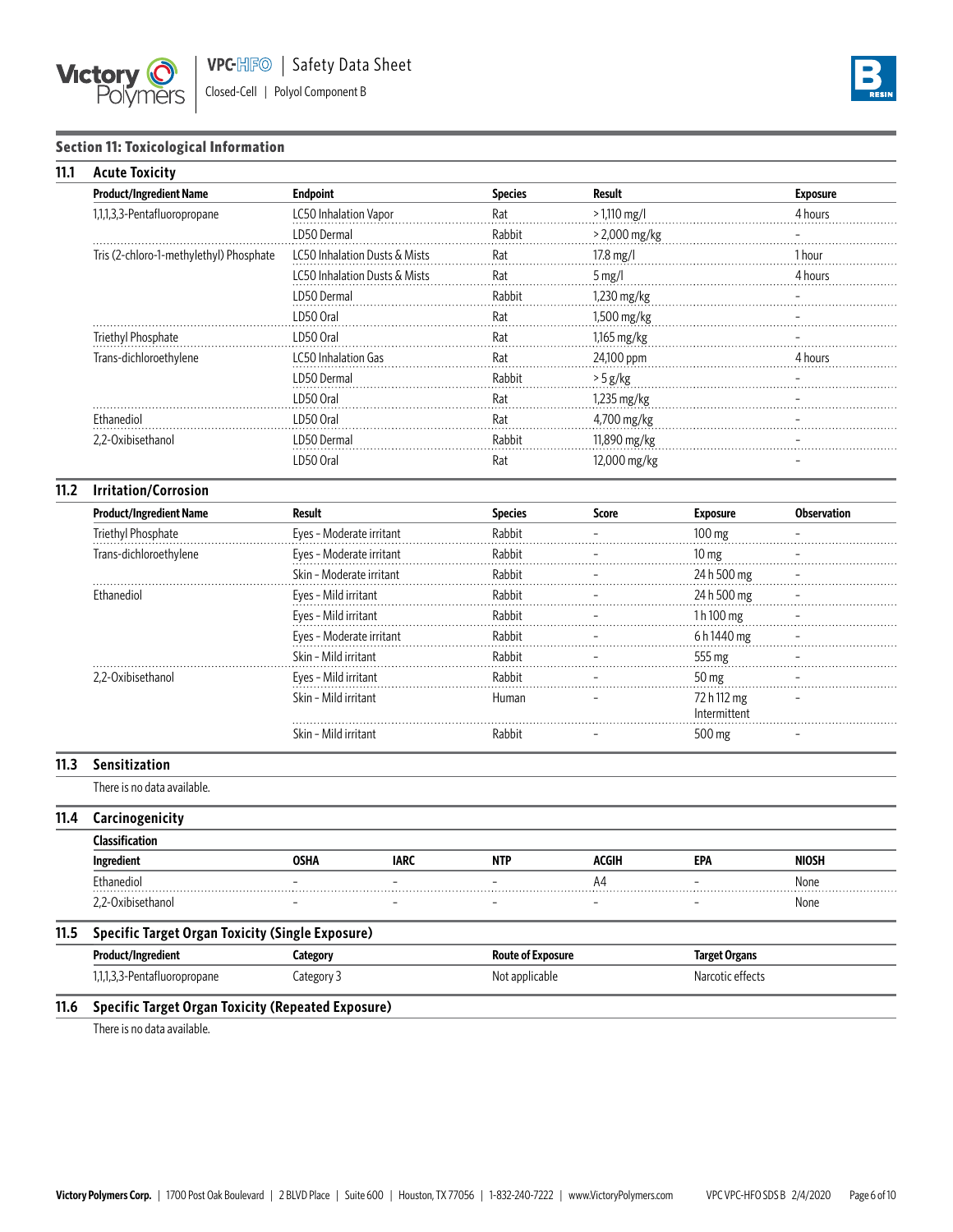

**Inhalation (vapors)** 392.9 mg/l



| 11.7  | <b>Aspiration Hazard</b>                                                                  |                                                                                                                 |  |  |  |  |
|-------|-------------------------------------------------------------------------------------------|-----------------------------------------------------------------------------------------------------------------|--|--|--|--|
|       | There is no data available.                                                               |                                                                                                                 |  |  |  |  |
| 11.8  | Information on the Likely Routes of Exposure                                              |                                                                                                                 |  |  |  |  |
|       | Dermal contact. Eye contact. Inhalation. Ingestion.                                       |                                                                                                                 |  |  |  |  |
| 11.9  | <b>Potential Acute Health Effects</b>                                                     |                                                                                                                 |  |  |  |  |
|       | <b>Eye Contact</b>                                                                        | Causes serious eye irritation.                                                                                  |  |  |  |  |
|       | <b>Inhalation</b>                                                                         | Exposure to decomposition products may cause a health hazard. Serious effects may be delayed following exposure |  |  |  |  |
|       | <b>Skin Contact</b>                                                                       | No known significant effects or critical hazards.                                                               |  |  |  |  |
|       | Ingestion                                                                                 | Irritating to mouth, throat, and stomach.                                                                       |  |  |  |  |
|       |                                                                                           | 11.10 Symptoms Related to the Physical, Chemical, and Toxicological Characteristics                             |  |  |  |  |
|       | <b>Eye Contact</b>                                                                        | Adverse symptoms may include the following: pain or irritation, watering, redness.                              |  |  |  |  |
|       | <b>Inhalation</b>                                                                         | No known significant effects or critical hazards.                                                               |  |  |  |  |
|       | <b>Skin Contact</b>                                                                       | No known significant effects or critical hazards.                                                               |  |  |  |  |
|       | Ingestion                                                                                 | No known significant effects or critical hazards.                                                               |  |  |  |  |
| 11.11 | Delayed and Immediate Effects and also Chronic Effects from Short- and Long-Term Exposure |                                                                                                                 |  |  |  |  |
|       | <b>Short-Term Exposure</b>                                                                |                                                                                                                 |  |  |  |  |
|       | <b>Potential Immediate Effects</b>                                                        | No known significant effects or critical hazards.                                                               |  |  |  |  |
|       | <b>Potential Delayed Effects</b>                                                          | No known significant effects or critical hazards.                                                               |  |  |  |  |
|       | Long-Term Exposure                                                                        |                                                                                                                 |  |  |  |  |
|       | <b>Potential Immediate Effects</b>                                                        | No known significant effects or critical hazards.                                                               |  |  |  |  |
|       | <b>Potential Delayed Effects</b>                                                          | No known significant effects or critical hazards.                                                               |  |  |  |  |
|       | <b>Potential Chronic Health Effects</b>                                                   |                                                                                                                 |  |  |  |  |
|       | General                                                                                   | No known significant effects or critical hazards.                                                               |  |  |  |  |
|       | Carcinogenicity                                                                           | No known significant effects or critical hazards.                                                               |  |  |  |  |
|       | Mutagenicity                                                                              | No known significant effects or critical hazards.                                                               |  |  |  |  |
|       | <b>Teratogenicity</b>                                                                     | No known significant effects or critical hazards.                                                               |  |  |  |  |
|       | <b>Developmental Effects</b>                                                              | No known significant effects or critical hazards.                                                               |  |  |  |  |
|       | <b>Fertility Effects</b>                                                                  | No known significant effects or critical hazards.                                                               |  |  |  |  |
|       | 11.12 Numerical Measures of Toxicity - Acute Toxicity Estimates                           |                                                                                                                 |  |  |  |  |
|       | Route                                                                                     | <b>ATE Value</b>                                                                                                |  |  |  |  |
|       | <b>Oral</b>                                                                               | 5632.4 mg/kg                                                                                                    |  |  |  |  |
|       | <b>Dermal</b>                                                                             | 68750 mg/kg                                                                                                     |  |  |  |  |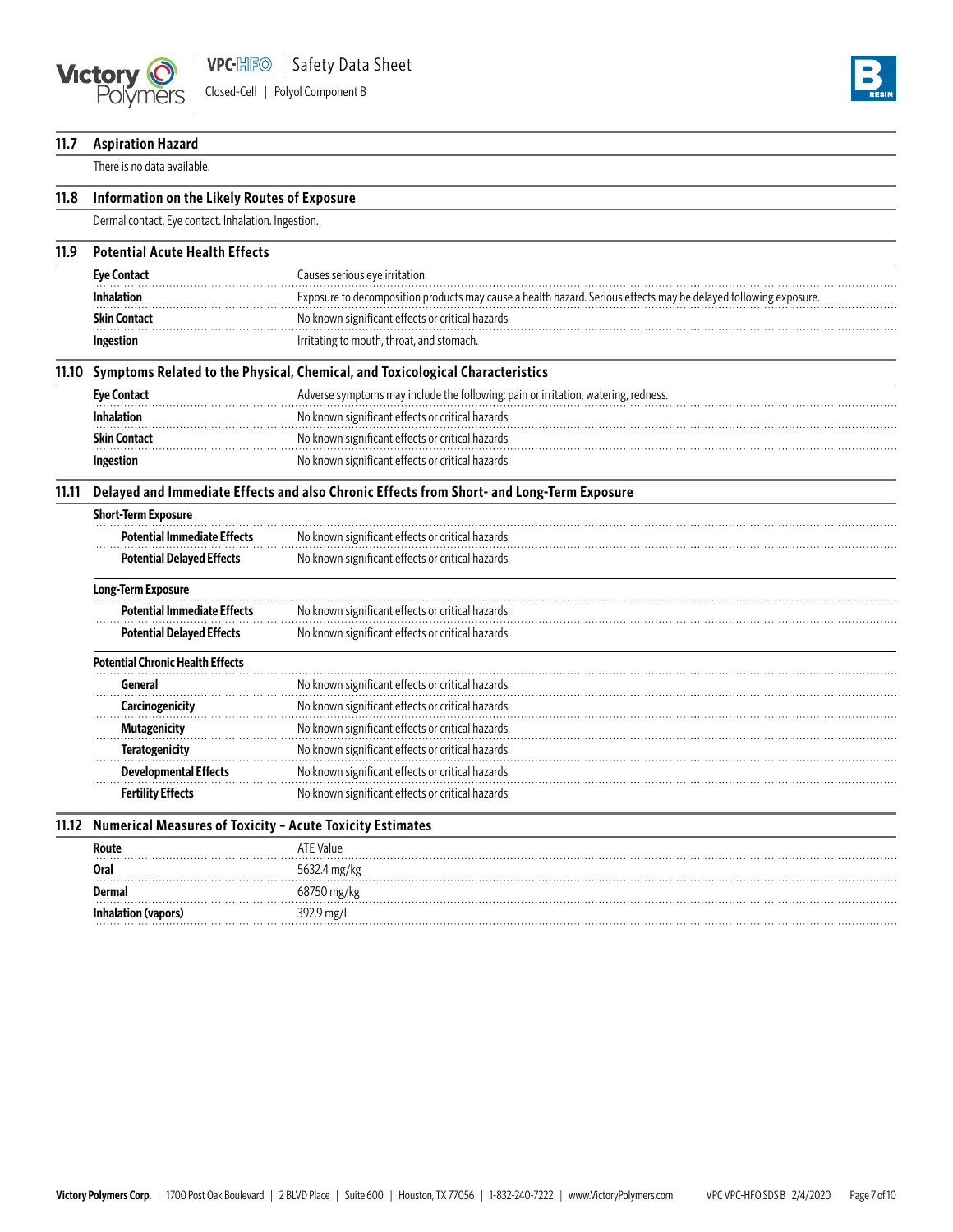



### **Section 12: Ecological Information**

| 12.1 | Toxicitv                                 |                                        |                                                                           |                 |  |
|------|------------------------------------------|----------------------------------------|---------------------------------------------------------------------------|-----------------|--|
|      | <b>Product/Ingredient Name</b><br>Result |                                        | <b>Species</b>                                                            | <b>Exposure</b> |  |
|      | 1,1,1,3,3-Pentafluoropropane             | Acute EC50 > 97.9 mg/l                 | Daphnia                                                                   | 48 hours        |  |
|      |                                          | Acute EC50 > 81.8 mg/l                 | Fish                                                                      | 96 hours        |  |
|      | Triethyl Phosphate                       | Acute LC50 100 mg/l fresh water        | Fish - Pimephales promelas - Juvenile<br>(fledgling, hatchling, weanling) | 96 hours        |  |
|      | Trans-dichloroethylene                   | Acute LC50 220,000 µg/l fresh water    | Daphnia - Daphnia magna                                                   | 48 hours        |  |
|      | Ethanediol                               | Acute LC50 100,000 µg/l marine water   | Crustaceans - Crangon crangon - Adult                                     | 48 hours        |  |
|      |                                          | Acute LC50 10,000,000 µg/l fresh water | Daphnia - Daphnia magna                                                   | 48 hours        |  |
|      |                                          | Acute LC50 8,050,000 µg/l fresh water  | Fish - Pimephales promelas                                                | 96 hours        |  |
|      | 2.2-Oxibisethanol                        | Acute LC50 32,000 ppm fresh water      | Fish - Gambusia affinis - Adult                                           | 96 hours        |  |

#### **12.2 Persistence and Degradability**

|                | Aaua<br>ыте | atolvsic<br>____ | .<br>radabilitv<br>BЮ<br>____ |
|----------------|-------------|------------------|-------------------------------|
| thanediol<br>. |             |                  | keadii'                       |

#### **12.3 Bioaccumulative Potential**

| <b>Product/Ingredient Name</b>          | LogPow  | <b>BCI</b>  | Potential  |
|-----------------------------------------|---------|-------------|------------|
| Iris (2-chloro-1-methylethyl) Phosphate | 2.68    | $0.8 - 2.8$ | Low        |
| Triethyl Phosphate                      |         |             | ∟0W        |
| Irans-dichloroethylene                  | ን 09    |             | LOW        |
| Ethanediol                              |         |             | LOW        |
| <u>Nihisethanol</u>                     | $-1.98$ | IUL.        | <b>LOW</b> |

## **12.4 Mobility in Soil**

| Soil/Water Partition Coefficient (Koc)<br>. | There is no data available                        |
|---------------------------------------------|---------------------------------------------------|
| <b>Other Adverse</b>                        | No known significant effects of critical hazards. |

#### **Section 13: Disposal Consideration**

#### **13.1 Disposal Methods**

The generation of waste should be avoided or minimized wherever possible. Disposal of this product, solutions and any by-products should comply with the requirements of environmental protection and waste disposal legislation and any regional local authority requirements. Dispose of surplus and non-recyclable products via a licensed waste disposal contractor. Waste should not be disposed of untreated to the sewer unless fully compliant with the requirements of all authorities with jurisdiction. Waste packaging should be recycled. Incineration or landfill should only be considered when recycling is not feasible. This material and its container must be disposed of in a safe way. Care should be taken when handling empty containers that have not been cleaned or rinsed out. Empty containers or liners may retain some product residues. Avoid dispersal of spilled material and runoff and contact with soil, waterways, drains, and sewers.

## **13.2 United States – RCRA Toxic Hazardous Waste "U" List**

| Produ                                       | 'A C # | <b>Status</b> | Numhor       |
|---------------------------------------------|--------|---------------|--------------|
| Name                                        | ∟мэн   | .             |              |
| rran <sup>o</sup><br>$-$ -bulane<br>thviene | $-1$   | Listed        | 107<br>''/∪ر |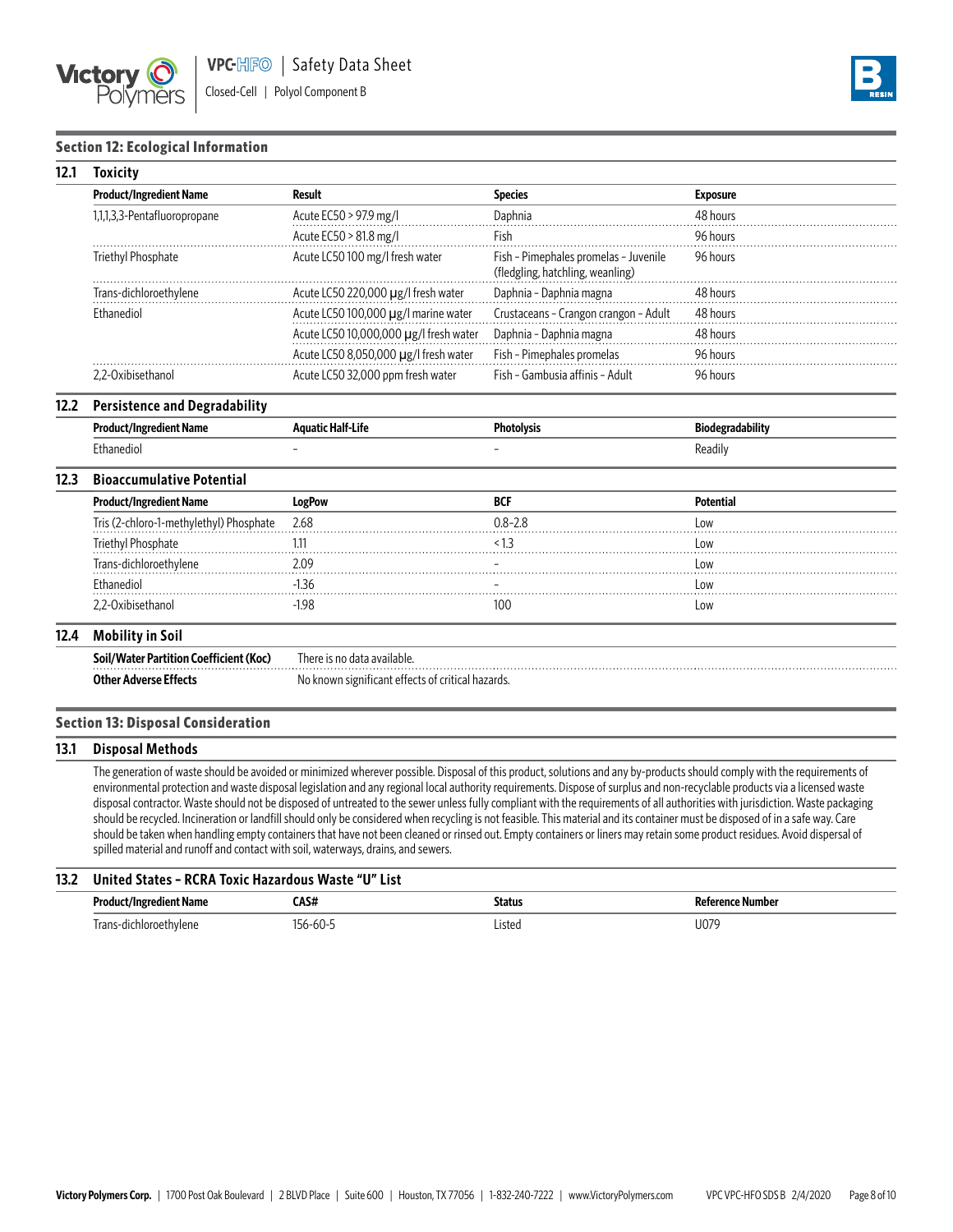



# **Section 14: Transportation Information**

| <b>DOT</b>                                                                         |                                                                                                                                                                                                               | <b>TDG</b>                     |               |
|------------------------------------------------------------------------------------|---------------------------------------------------------------------------------------------------------------------------------------------------------------------------------------------------------------|--------------------------------|---------------|
| <b>UN Number</b>                                                                   | Not regulated                                                                                                                                                                                                 | <b>UN Number</b>               | Not regulated |
| <b>UN Proper Shipping Name</b>                                                     |                                                                                                                                                                                                               | <b>UN Proper Shipping Name</b> |               |
| Transport Hazard Class(es)                                                         |                                                                                                                                                                                                               | Transport Hazard Class(es)     |               |
| Packing Group                                                                      |                                                                                                                                                                                                               | Packing Group                  |               |
| <b>Environmental Hazard</b>                                                        | No                                                                                                                                                                                                            | <b>Environmental Hazard</b>    | No.           |
| Additional Information                                                             |                                                                                                                                                                                                               | Additional Information         |               |
| <b>IMDG</b>                                                                        |                                                                                                                                                                                                               | <b>IATA</b>                    |               |
| <b>UN Number</b>                                                                   | Not regulated                                                                                                                                                                                                 | <b>UN Number</b>               | Not regulated |
| <b>UN Proper Shipping Name</b>                                                     |                                                                                                                                                                                                               | <b>UN Proper Shipping Name</b> |               |
| Transport Hazard Class(es)                                                         |                                                                                                                                                                                                               | Transport Hazard Class(es)     |               |
| Packing Group                                                                      |                                                                                                                                                                                                               | Packing Group                  |               |
| <b>Environmental Hazard</b>                                                        | No                                                                                                                                                                                                            | <b>Environmental Hazard</b>    | No.           |
| Additional Information                                                             |                                                                                                                                                                                                               | Additional Information         |               |
| AERG                                                                               | Not applicable                                                                                                                                                                                                |                                |               |
| <b>Special Precautions for User</b>                                                | Transport within user's premises: Always transport in closed containers that are upright and secure. Ensure that persons<br>transporting the product know what to do in the event of an accident or spillage. |                                |               |
| <b>Transport in Bulk According to Annex II</b><br>of MARPOL 73/78 and the IBC Code | Not available                                                                                                                                                                                                 |                                |               |

## **Section 15: Regulatory Information**

# **15.1 United States**

| <b>U.S. Federal Regulations</b>                                                | TSCA 8(a) PAIR: 2,2-Dimethylpropan-l-ol, tribromo derivative; Triethyl phosphate; Octamethylcyclotetrasiloxane.<br>TSCA 8(c) calls for record of SAR: Tri ethyl phosphate.<br>United States inventory (TSCA Sb): All components are listed or exempted.<br>Clean Water Act (CWA) 307: Trans-dichloroethylene. |
|--------------------------------------------------------------------------------|---------------------------------------------------------------------------------------------------------------------------------------------------------------------------------------------------------------------------------------------------------------------------------------------------------------|
| <b>Clean Air Act Section 112 (b)</b><br><b>Hazardous Air Pollutants (HAPs)</b> | Listed                                                                                                                                                                                                                                                                                                        |
| <b>Clean Air Act Section 602 Class I Substances</b>                            | Not listed                                                                                                                                                                                                                                                                                                    |
| <b>Clean Air Act Section 602 Class II Substances</b>                           | Not listed                                                                                                                                                                                                                                                                                                    |
| <b>DEA List I Chemicals (Precursor Chemicals)</b>                              | Not listed                                                                                                                                                                                                                                                                                                    |
| <b>DEA List II Chemicals (Essential Chemicals)</b>                             | Not listed                                                                                                                                                                                                                                                                                                    |
| <b>SARA 302/304</b>                                                            | No products were found                                                                                                                                                                                                                                                                                        |
| <b>SARA 304 RO</b>                                                             | Not applicable                                                                                                                                                                                                                                                                                                |

## **15.2 SARA 311/312**

**Classication Immediate (acute) health hazard.** 

# **Composition/Information on Ingredients**

| <b>Product/Ingredient Name</b>                                               |        | Fire Hazard | of Pressure | immediate (acute)<br>Health Hazard |  |
|------------------------------------------------------------------------------|--------|-------------|-------------|------------------------------------|--|
| 1,1,3,3-Pentafluoropropane                                                   | $5-10$ |             |             |                                    |  |
| (2-chloro-1-methylethyl) Phosphate<br>Iris (                                 | 5-10   |             |             |                                    |  |
| Triethyl Phosphate                                                           |        |             |             |                                    |  |
| Trans-dichloroethylene                                                       |        |             |             |                                    |  |
| Ethanediol                                                                   |        |             |             |                                    |  |
| 2,2-Oxibisethanol                                                            |        |             |             |                                    |  |
| N,N,N',N',N",N"-Hexamethyl-1,3,5-triazine-<br>1,3,5(2H,4H,6H)-tripropanamine |        |             |             |                                    |  |